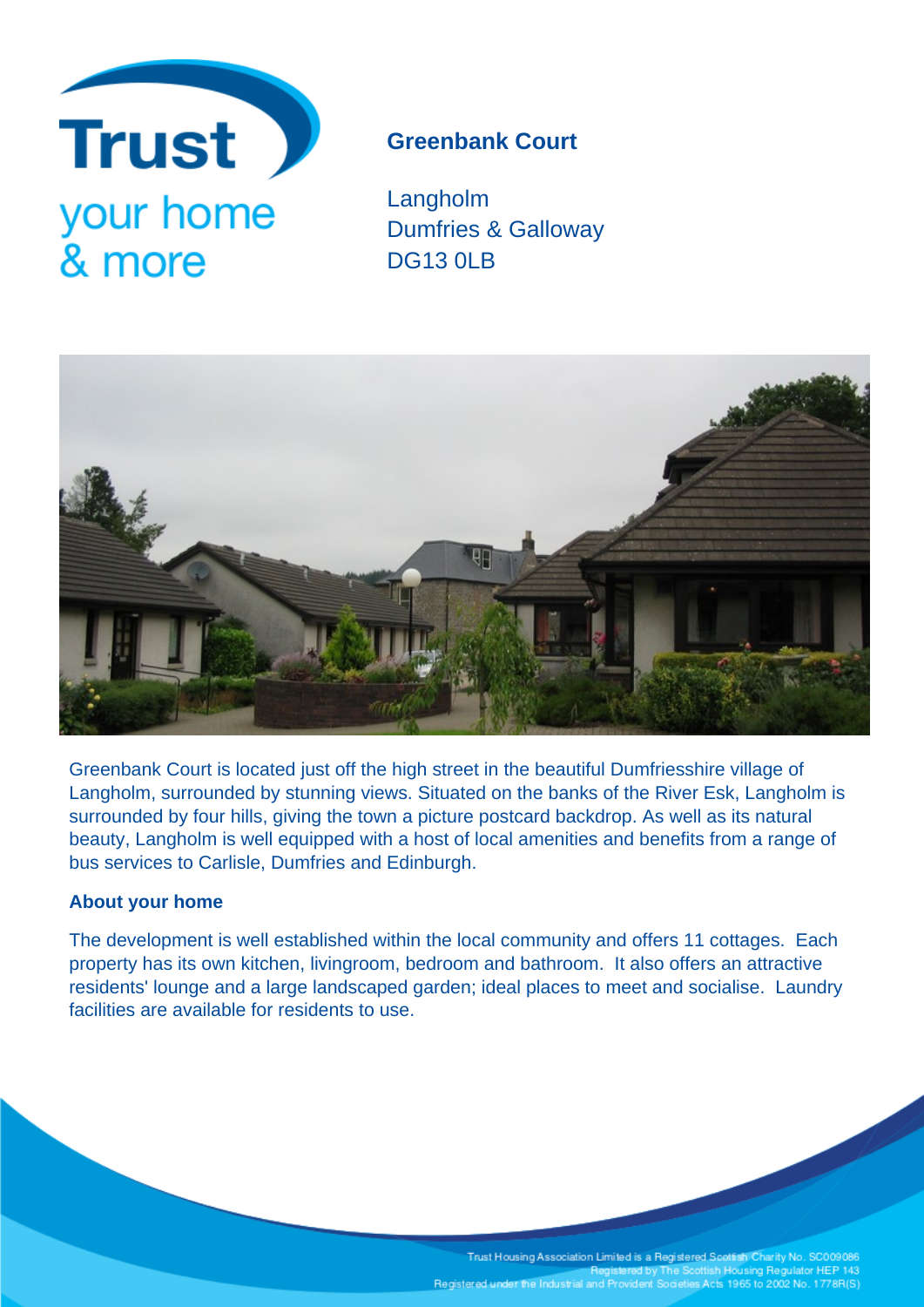# **Greenbank Court**

Family members are encouraged to drop by as much as possible and for those who live further afield, the comfortable and well equipped guest rooms are available for use.

## **Peace of mind**

Greenbank Court has a co-ordinator who works Monday to Friday. They are on hand to help and support residents.

Residents benefit from our repairs service which is available 24 hours a day 7 days a week.

#### **Security**

The standard Trust safety and security features are installed throughout the development. These include fire alarms and a sophisticated call system in each flat, which provides communication with an alarm centre 24 hours a day.

## **Friendship**

There is a busy entertainment schedule in place including coffee mornings and dominoes, and there's a regular church service giving our residents the opportunity to come together to foster a positive community spirit.

#### **Local Amenities**

The following amenities are all available close to the development:

- Health centre
- Local shops
- Supermarket
- Bank

### **What is sheltered housing?**

Sheltered housing provides a range of services and facilities designed to meet the needs of older people aged 60 years and above. However, younger people who demonstrate a need for sheltered housing may sometimes be considered. Personal care is not provided by Trust but can be provided by the local Council's Social Work staff or private agencies. Trust staff can liaise with the local Council's Social Work staff on your behalf to arrange an assessment.

### **How to Apply**

Our application process has been designed to match you with the property that is right for you. Our Allocations Team will take you through the process step by step from application to moving in. We are here to provide you with all the help, guidance and assistance that you require.

Trust Housing Association Limited is a Registered Scottish Charity No. SC009086<br>Registered by The Scottish Housing Regulator HEP 143 Registered under the Industrial and Provident Societies Acts 1965 to 2002 No. 1778R(S)